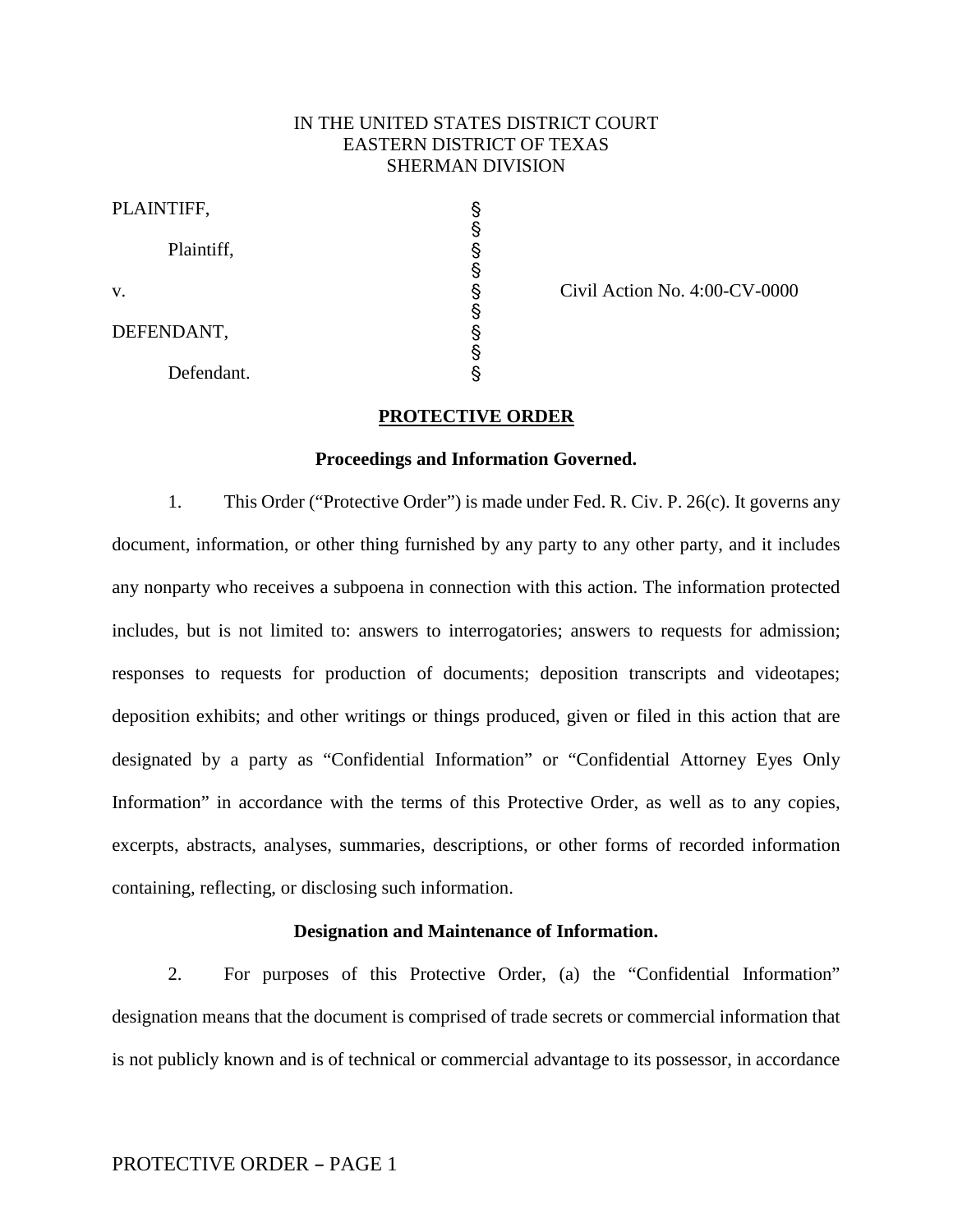with Fed. R. Civ. P.  $26(c)(7)$ , or other information required by law or agreement to be kept confidential and (b) the "Confidential Attorney Eyes Only" designation means that the document is comprised of information that the producing party deems especially sensitive, which may include, but is not limited to, confidential research and development, financial, technical, marketing, or any other sensitive trade secret information. Confidential Information and Confidential Attorney Eyes Only Information does not include, and this Protective Order does not apply to, information that is already in the knowledge or possession of the party to whom disclosure is made unless that party is already bound by agreement not to disclose such information, or information that has been disclosed to the public or third persons in a manner making such information no longer confidential.

3. Documents and things produced during the course of this litigation within the scope of paragraph 2(a) above, may be designated by the producing party as containing Confidential Information by placing on each page and each thing a legend, or otherwise conspicuously designating electronically stored information, substantially as follows:

# **CONFIDENTIAL INFORMATION SUBJECT TO PROTECTIVE ORDER**

Documents and things produced during the course of this litigation within the scope of paragraph 2(b) above may be designated by the producing party as containing Confidential Attorney Eyes Only Information by placing on each page and each thing a legend, or otherwise conspicuously designating electronically stored information, substantially as follows:

# **CONFIDENTIAL ATTORNEY EYES ONLY INFORMATION SUBJECT TO PROTECTIVE ORDER**

A party may designate information disclosed at a deposition as Confidential Information or Confidential Attorney Eyes Only Information by requesting the reporter to so designate the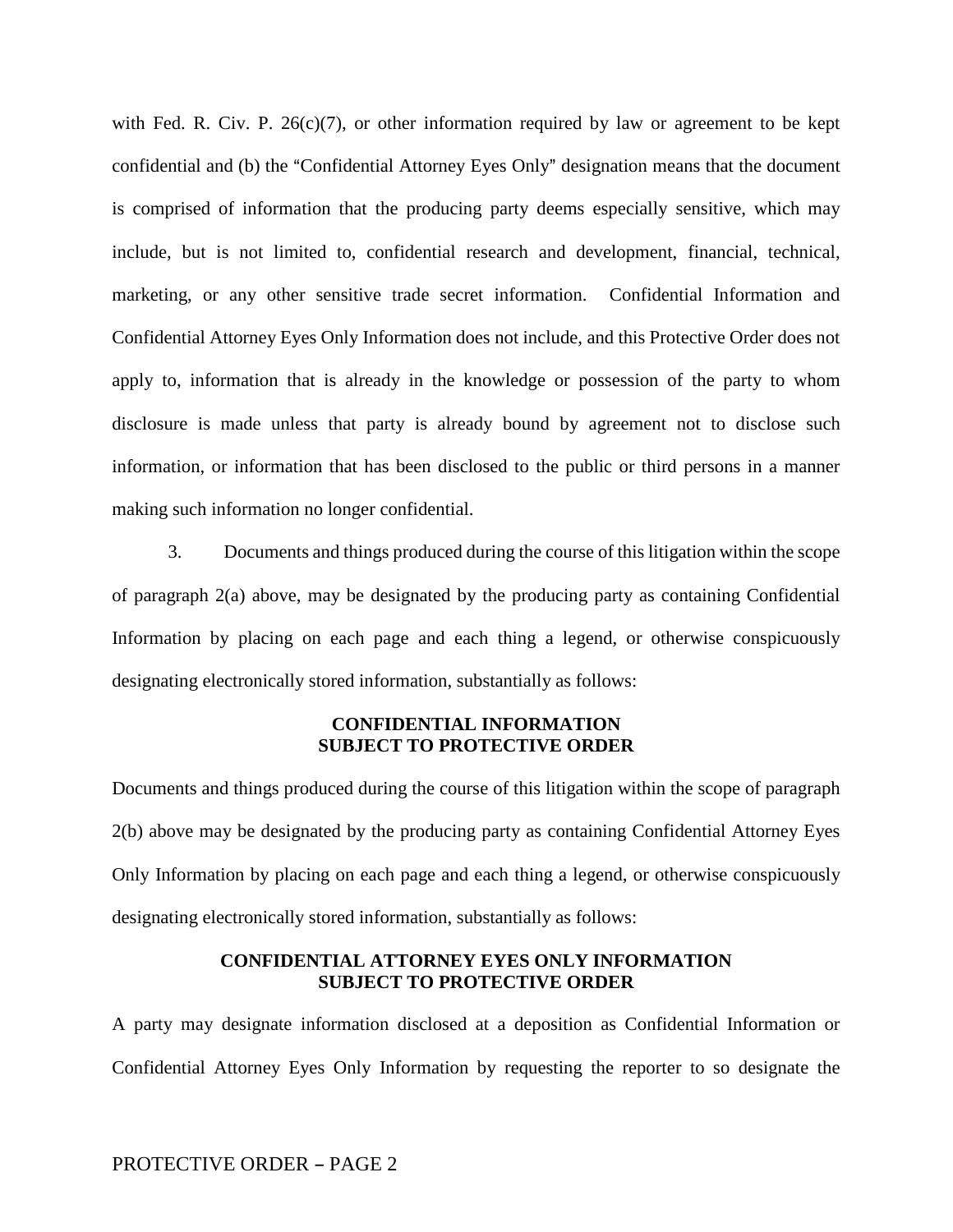transcript or any portion of the transcript at the time of the deposition. If no such designation is made at the time of the deposition, any party will have fourteen (14) calendar days after the date of the deposition to designate, in writing to the other parties and to the court reporter, whether the transcript is to be designated as Confidential Information or Confidential Attorneys Eyes Only Information. If no such designation is made at the deposition or within this fourteen (14) calendar day period (during which period, the transcript must be treated as Confidential Attorneys Eyes Only Information, unless the disclosing party consents to less confidential treatment of the information), the entire deposition will be considered devoid of Confidential Information or Confidential Attorneys Eyes Only Information. Each party and the court reporter must attach a copy of any final and timely written designation notice to the transcript and each copy of the transcript in its possession, custody or control, and the portions designated in such notice must thereafter be treated in accordance with this Protective Order. It is the responsibility of counsel for each party to maintain materials containing Confidential Information or Confidential Attorney Eyes Only Information in a secure manner and appropriately identified so as to allow access to such information only to such persons and under such terms as is permitted under this Protective Order.

#### **Inadvertent Failure to Designate.**

4. The inadvertent failure to designate or withhold any information as confidential or privileged will not be deemed to waive a later claim as to its confidential or privileged nature, or to stop the producing party from designating such information as confidential at a later date in writing and with particularity. The information must be treated by the receiving party as confidential from the time the receiving party is notified in writing of the change in the designation.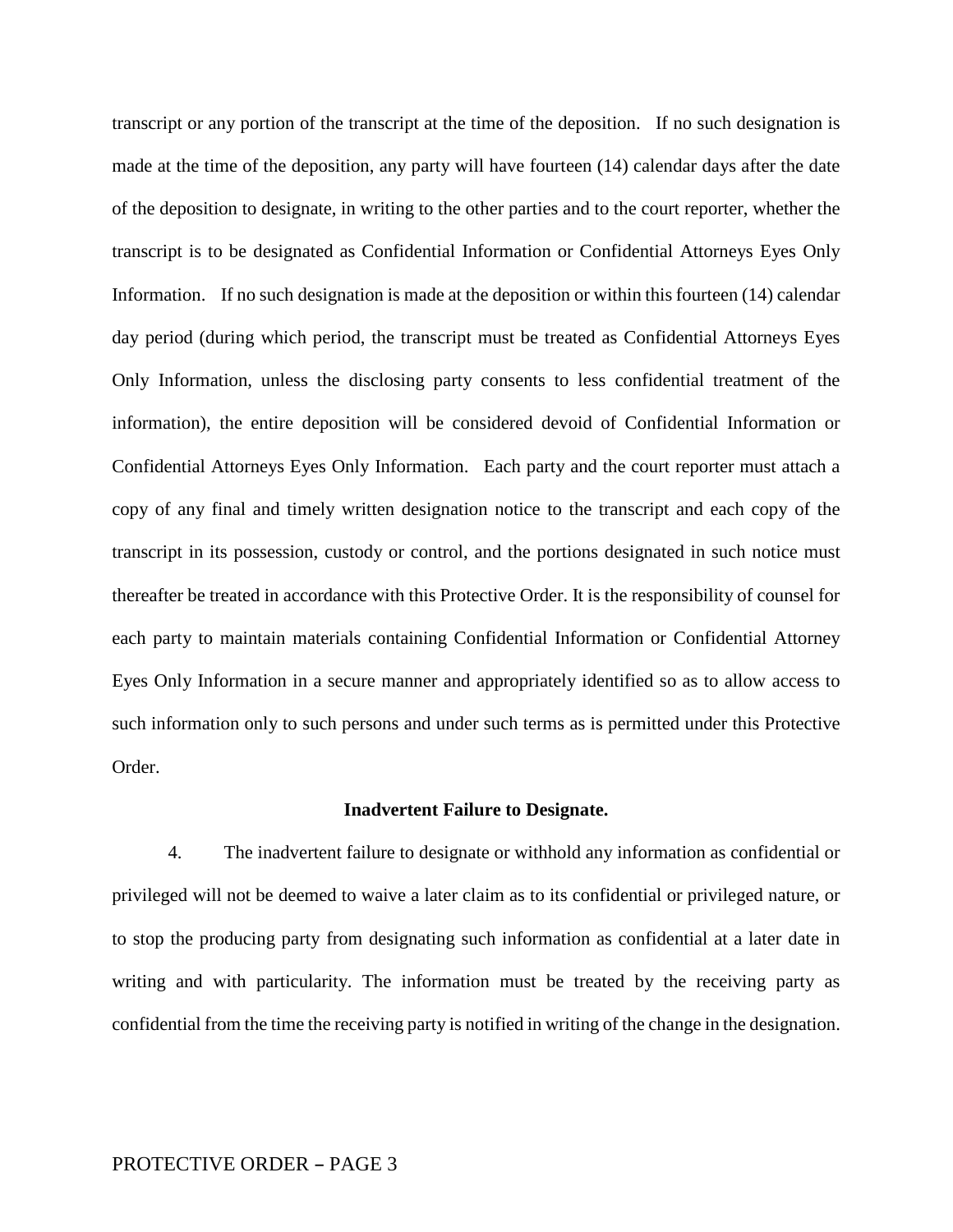## **Challenge to Designations.**

5. A receiving party may challenge a producing party's designation at any time. Any receiving party disagreeing with a designation may request in writing that the producing party change the designation. The producing party will then have ten (10) business days after receipt of a challenge notice to advise the receiving party whether or not it will change the designation. If the parties are unable to reach agreement after the expiration of this ten (10) business day time-frame, and after the conference required under LR 7.  $1(a)$ , the receiving party may at any time thereafter seek an order to alter the confidential status of the designated information. Until any dispute under this paragraph is ruled upon by the presiding judge, the designation will remain in full force and effect, and the information will continue to be accorded the confidential treatment required by this Protective Order.

## **Disclosure and Use of Confidential Information.**

6. Information designated as Confidential Information or Confidential Attorney Eyes Only Information may only be used for purposes of preparation, trial, and appeal of this action. Confidential Information or Confidential Attorney Eyes Only Information may not be used under any circumstances for any other purpose.

7. Subject to paragraph 9 below, Confidential Information may be disclosed by the receiving party only to the following individuals, provided that such individuals are informed of the terms of this Protective Order:

(a) employees of the receiving party who are required in good faith to provide assistance in the conduct of this litigation, including any settlement discussions, and who are identified as such in writing to counsel for the designating party in advance of the disclosure;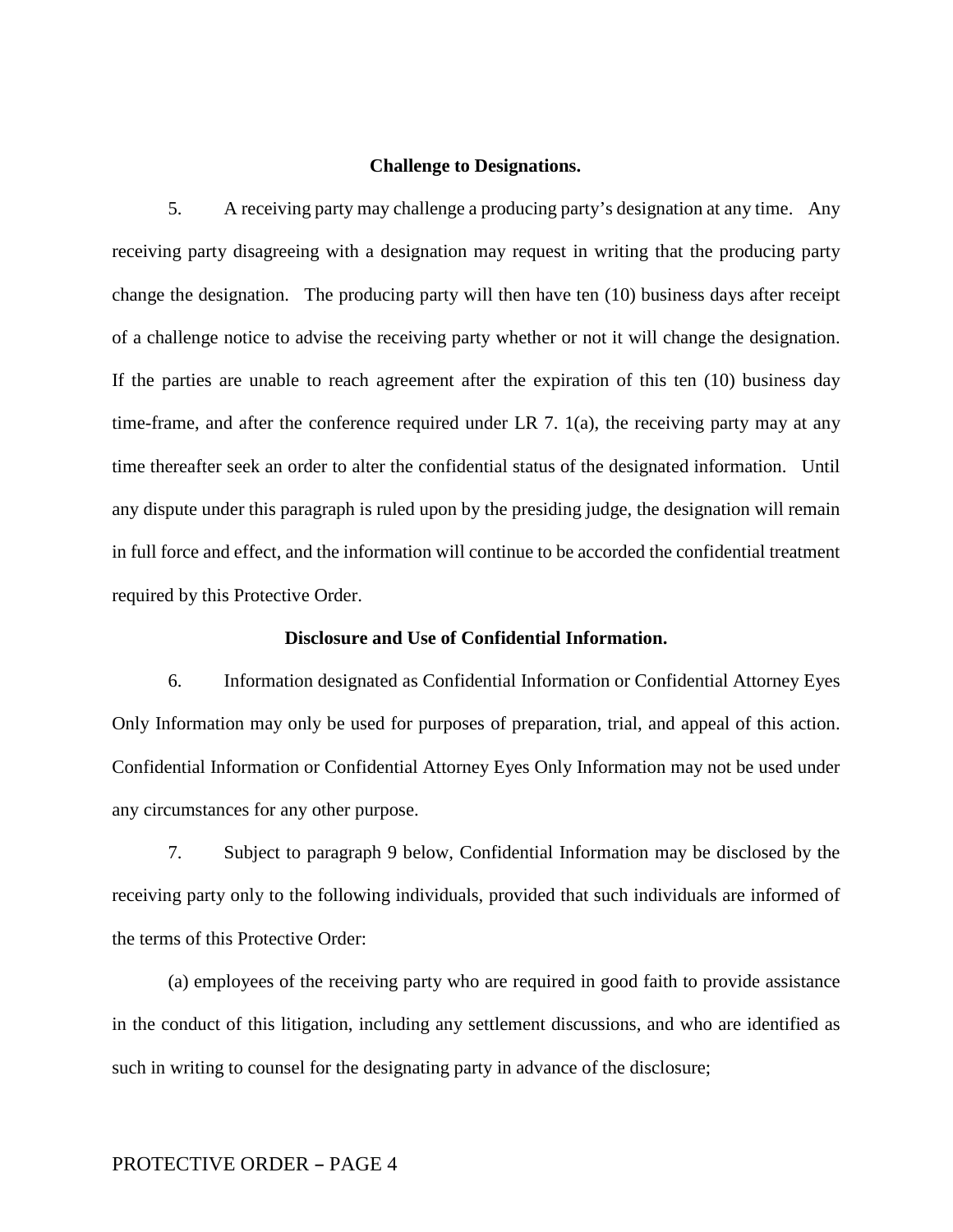(b) in-house counsel who are identified by the receiving party;

(c) outside counsel for the receiving party;

(d) supporting personnel employed by (b) and (c), such as paralegals, legal secretaries, data entry clerks, legal clerks, and private photocopying services;

(e) experts or consultants; and

(f) any persons requested by counsel to furnish services such as document coding, image scanning, mock trial, jury profiling, translation services, court reporting services, demonstrative exhibit preparation, or the creation of any computer database from documents.

8. Subject to paragraph 9 below, Confidential Attorney Eyes Only Information may be disclosed by the receiving party only to the following individuals, provided that such individuals are informed of the terms of this Protective Order:

(a) outside counsel for the receiving party:

(b) supporting personnel employed by outside counsel, such as paralegals, legal secretaries, data entry clerks, legal clerks, private photocopying services;

(c) experts or consultants; and

(d) those individuals designated in paragraph 11(c).

9. Further, prior to disclosing Confidential Information or confidential Attorney Eyes Only Information to a receiving party's proposed expert, consultant, or employees, the receiving party must provide to the producing party a signed Confidentiality Agreement in the form attached as Exhibit A, the resume or curriculum vitae of the proposed expert or consultant, the expert or consultant's business affiliation, and any current and past consulting relationships in the industry. The producing party will thereafter have ten (10) business days from receipt of the Confidentiality Agreement to object to any proposed individual. The objection must be made for good cause and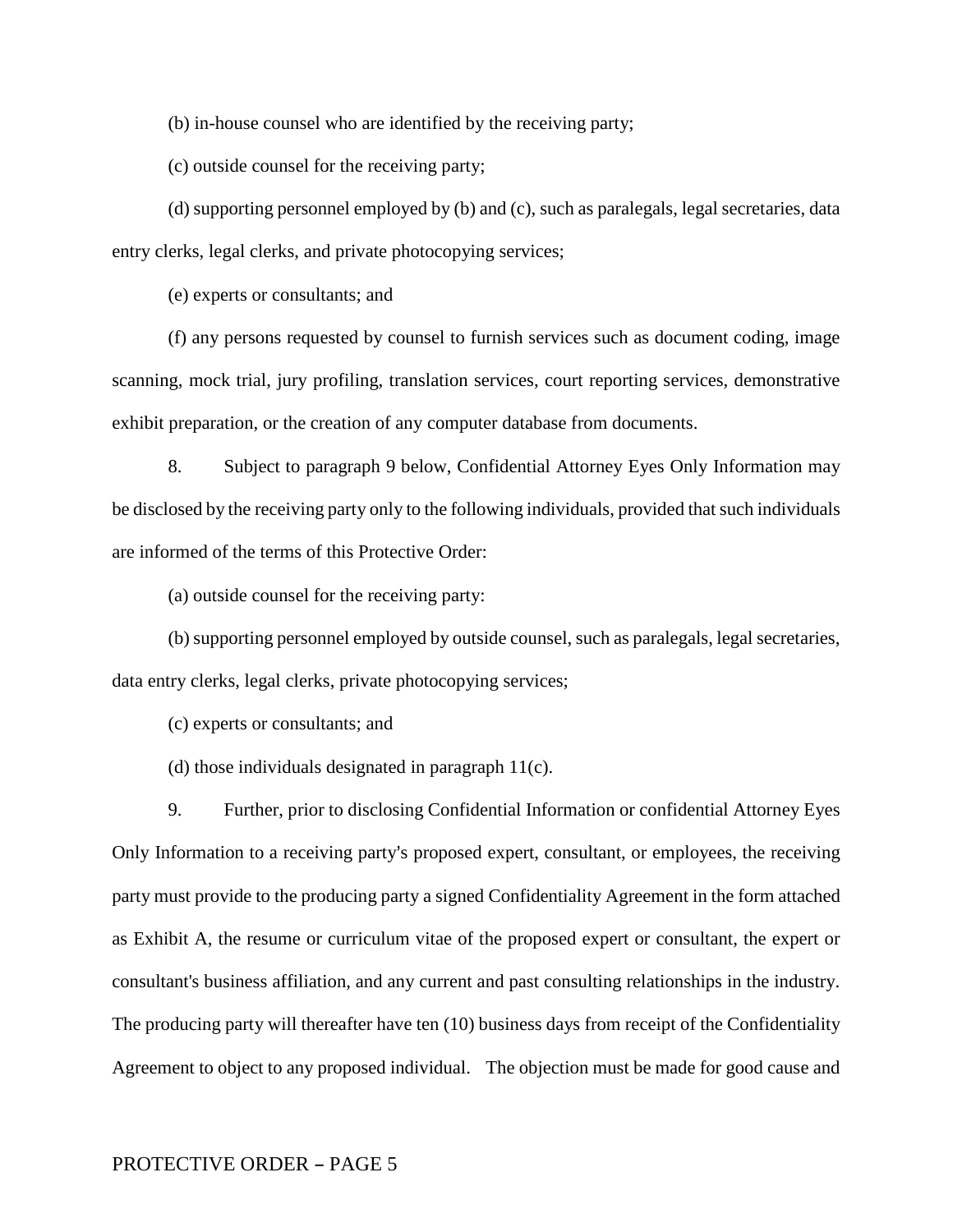in writing, stating with particularity the reasons for the objection. Failure to object within ten (10) business days constitutes approval. If the parties are unable to resolve any objection, the receiving party may apply to the presiding judge to resolve the matter. There will be no disclosure to any proposed individual during the ten (10) business day objection period, unless that period is waived by the producing party, or if any objection is made, until the parties have resolved the objection, or the presiding judge has ruled upon any resultant motion.

10. Counsel is responsible for the adherence by third-party vendors to the terms and conditions of this Protective Order. Counsel may fulfill this obligation by obtaining a signed Confidentiality Agreement in the form attached as Exhibit B.

11. Confidential Information or Confidential Attorney Eyes Only Information may be disclosed to a person who is not already allowed access to such information under this Protective Order if:

(a) the information was previously received or authored by the person or was authored or received by a director, officer, employee or agent of the company for which the person is testifying as a designee under Fed. R. Civ. P. 30(b)(6);

(b) the designating party is the person or is a party for whom the person is a director, officer, employee, consultant or agent; or

(c) counsel for the party designating the material agrees that the material may be disclosed to the person.

In the event of disclosure under this paragraph, only the reporter, the person, his or her counsel, the presiding judge, and persons to whom disclosure may be made and who are bound by this Protective Order, may be present during the disclosure or discussion of Confidential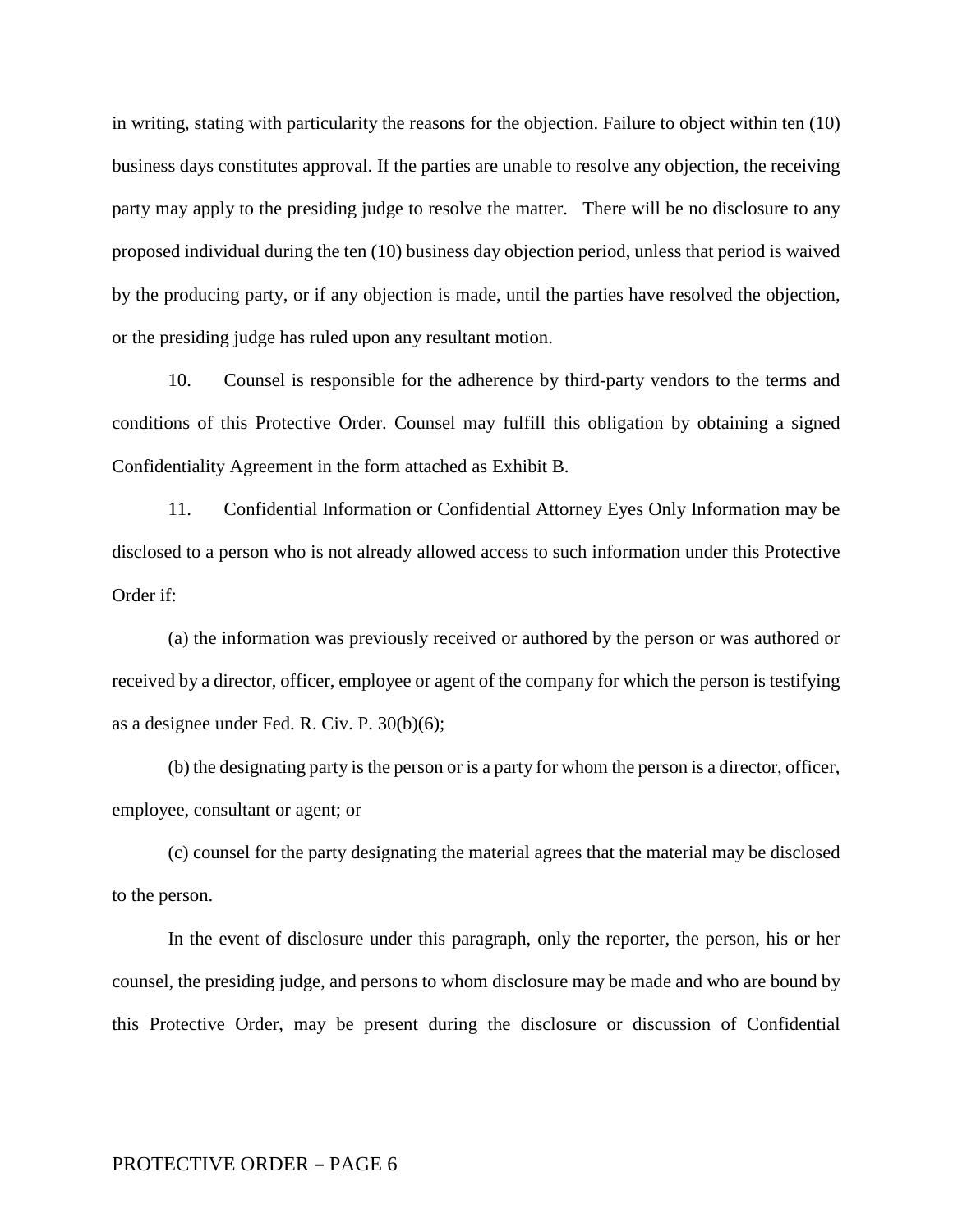Information. Disclosure of material pursuant to this paragraph does not constitute a waiver of the confidential status of the material so disclosed.

## **Nonparty Information.**

12. The existence of this Protective Order must be disclosed to any person producing documents, tangible things, or testimony in this action who may reasonably be expected to desire confidential treatment for such documents, tangible things or testimony. Any such person may designate documents, tangible things, or testimony confidential pursuant to this Protective Order.

#### **Filing Documents With the Court.**

13. If any party wishes to submit Confidential Information to the court, the submission must be filed only under seal on CM/ECF if filed electronically or if filed in hard copy in a sealed envelope bearing the caption of this action and a notice in the following form:

# **CONFIDENTIAL INFORMATION [caption] This envelope, which is being filed under seal, contains documents that are subject to a Protective Order governing the use of confidential discovery material.**

## **No Prejudice.**

14. Producing or receiving confidential information, or otherwise complying with the terms of this Protective Order, will not (a) operate as an admission by any party that any particular Confidential Information contains or reflects trade secrets or any other type of confidential or proprietary information; (b) prejudice the rights of a party to object to the production of information or material that the party does not consider to be within the scope of discovery; (c) prejudice the rights of a party to seek a determination by the presiding judge that particular materials be produced; (d) prejudice the rights of a party to apply to the presiding judge for further protective orders; or (e) prevent the parties from agreeing in writing to alter or waive the provisions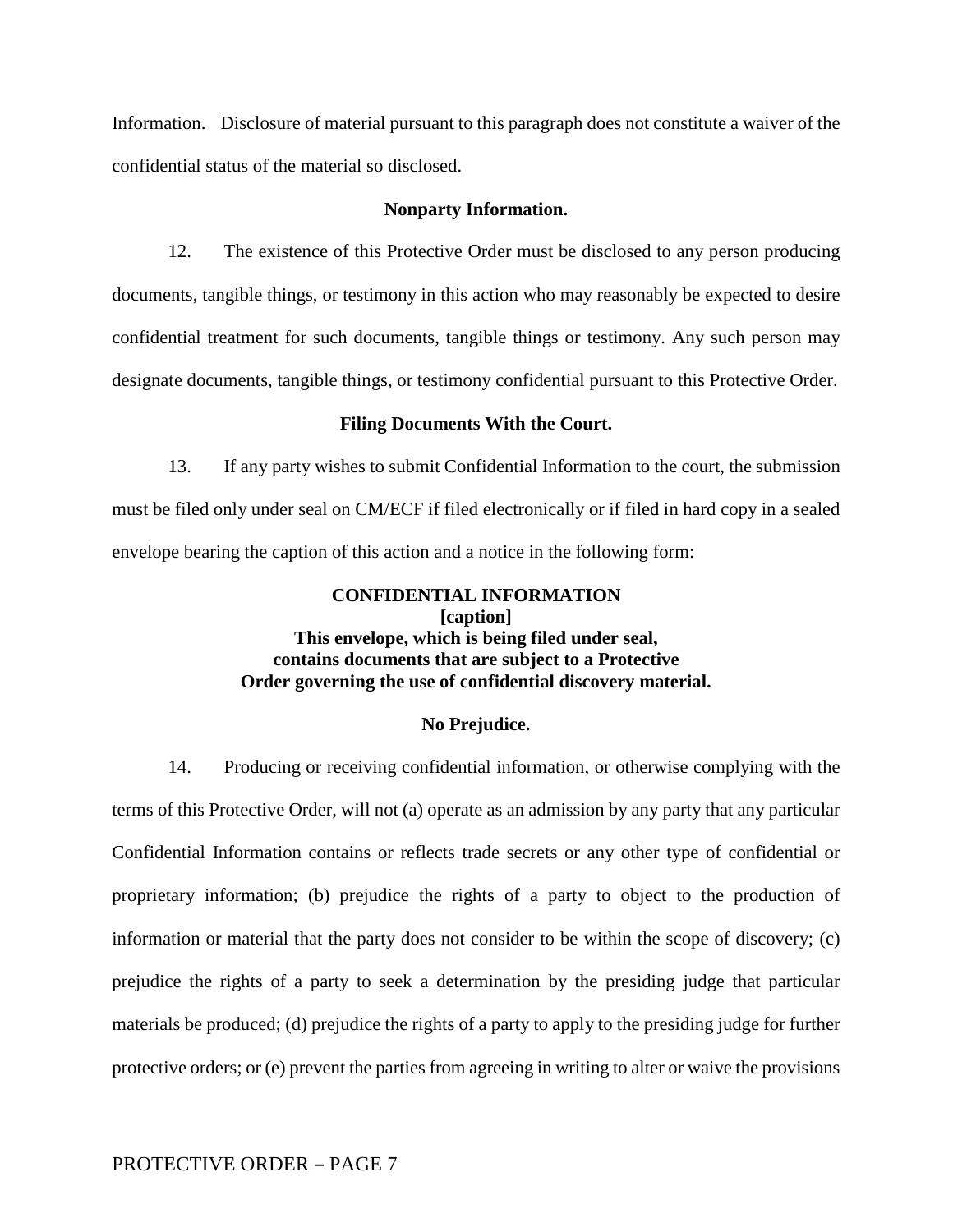or protections provided for in this Protective Order with respect to any particular information or material.

## **Conclusion of Litigation.**

15. Within sixty (60) calendar days after final judgment in this action, including the exhaustion of all appeals, or within sixty (60) calendar days after dismissal pursuant to a settlement agreement, each party or other person subject to the terms of this Protective Order is under an obligation to destroy or return to the producing party all materials and documents containing Confidential Information or Confidential Attorney Eyes Only Information, and to certify to the producing party that this destruction or return has been done. However, outside counsel for any party is entitled to retain all court papers, trial transcripts, exhibits, and attorney work provided that any such materials are maintained and protected in accordance with the terms of this Protective Order.

## **Other Proceedings.**

16. By entering this Protective Order and limiting the disclosure of information in this case, the presiding judge does not intend to preclude another court from finding that information may be relevant and subject to disclosure in another case. Any person or party subject to this Protective Order who may be subject to a motion to disclose another party's information designated Confidential pursuant to this Protective Order must promptly notify that party of the motion so that the party may have an opportunity to appear and be heard on whether that information should be disclosed.

### **Remedies.**

17. It is Ordered that this Protective Order will be enforced by the sanctions set forth in Fed. R. Civ. P. 37(b) and any other sanctions as may be available to the presiding judge,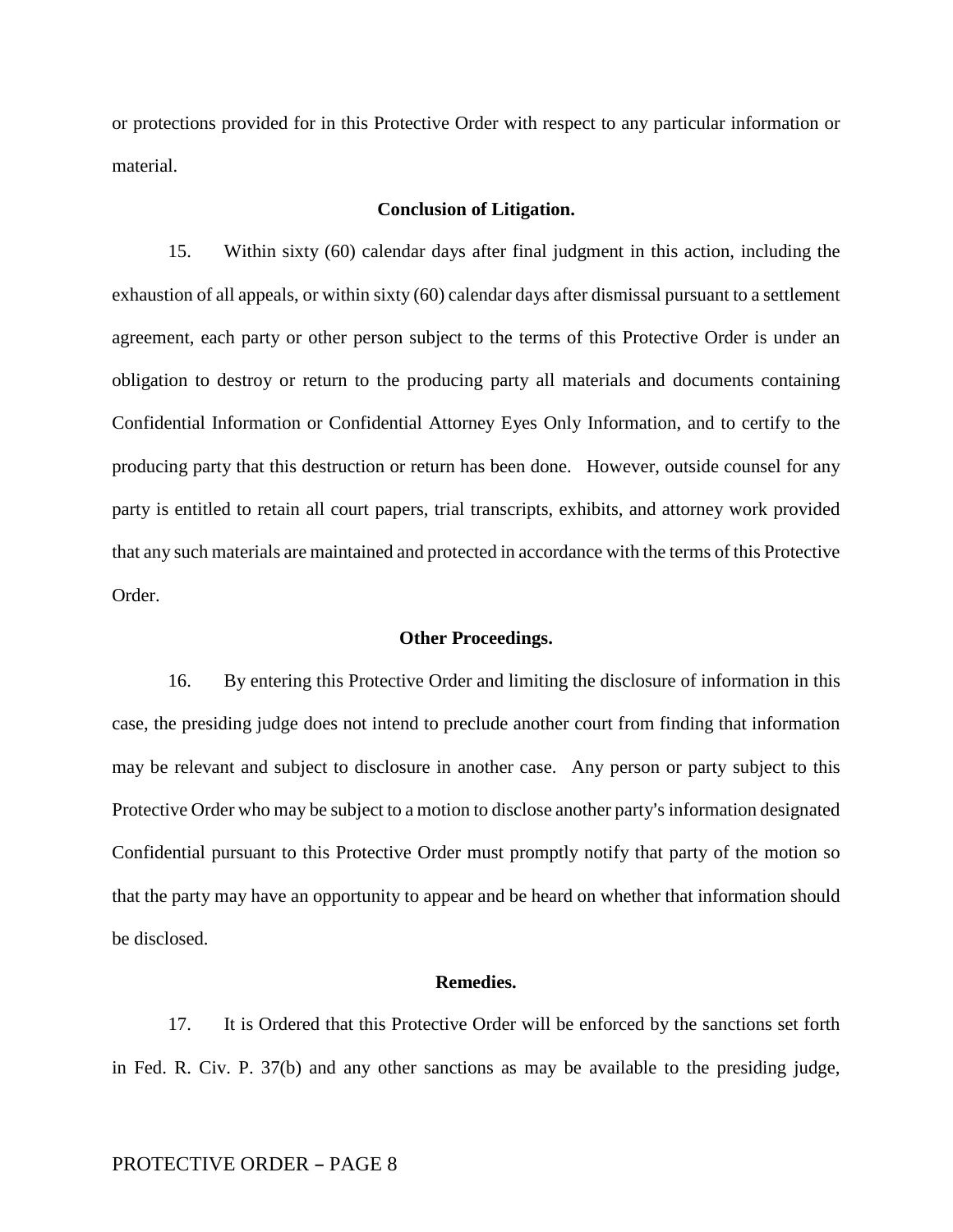including the power to hold parties or other violators of this Protective Order in contempt. All other remedies available to any person injured by a violation of this Protective Order are fully reserved.

18. Any party may petition the presiding judge for good cause shown if the party desires relief from a term or condition of this Protective Order.

 $\frac{1}{\sqrt{2}}$  ,  $\frac{1}{\sqrt{2}}$  ,  $\frac{1}{\sqrt{2}}$  ,  $\frac{1}{\sqrt{2}}$  ,  $\frac{1}{\sqrt{2}}$  ,  $\frac{1}{\sqrt{2}}$  ,  $\frac{1}{\sqrt{2}}$  ,  $\frac{1}{\sqrt{2}}$  ,  $\frac{1}{\sqrt{2}}$  ,  $\frac{1}{\sqrt{2}}$  ,  $\frac{1}{\sqrt{2}}$  ,  $\frac{1}{\sqrt{2}}$  ,  $\frac{1}{\sqrt{2}}$  ,  $\frac{1}{\sqrt{2}}$  ,  $\frac{1}{\sqrt{2}}$ 

Signed:

Kimberly C. Priest Johnson United States Magistrate Judge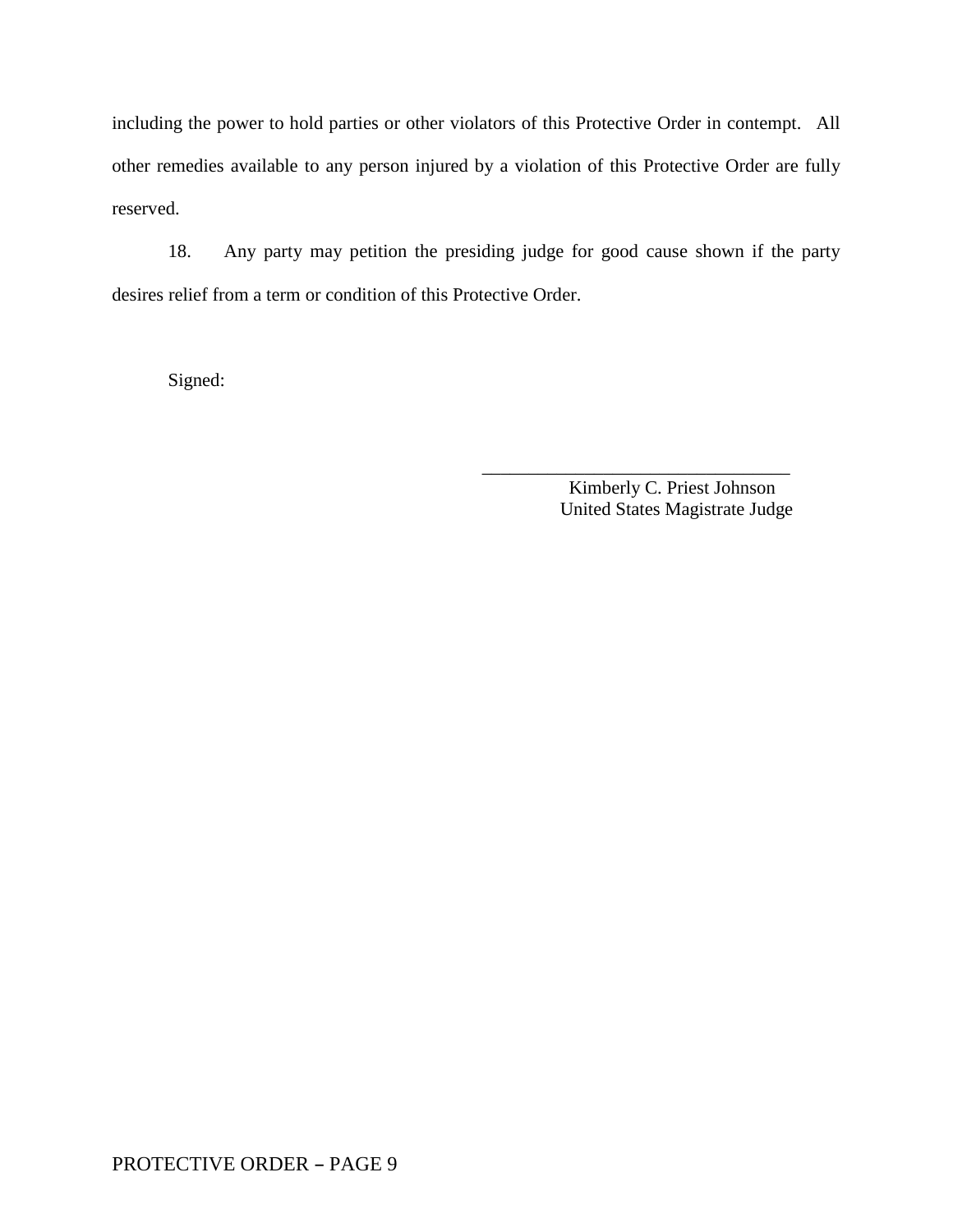## Exhibit A

# IN THE UNITED STATES DISTRICT COURT EASTERN DISTRICT OF TEXAS SHERMAN DIVISION

| PLAINTIFF, |   |
|------------|---|
| Plaintiff, | § |
| V.         | § |
| DEFENDANT, | § |
| Defendant. |   |

 $Civil$  Action No. 4:00- $CV-0000$ 

# **CONFIDENTIALITY AGREEMENT FOR EXPERT, CONSULTANT OR EMPLOYEES OF ANY PARTY**

I hereby affirm that:

Information, including documents and things, designated as "Confidential Information," or "Confidential Attorney Eyes Only Information," as defined in the Protective Order entered in the above-captioned action ("Protective Order"), is being provided to me pursuant to the terms and restrictions of the Protective Order.

I have been given a copy of and have read the Protective Order.

I am familiar with the terms of the Protective Order and I agree to comply with and to be bound by its terms.

I submit to the jurisdiction of this Court for enforcement of the Protective Order.

I agree not to use any Confidential Information or Confidential Attorney Eyes Only Information disclosed to me pursuant to the Protective Order except for purposes of the above-captioned litigation and not to disclose any of this information to persons other than those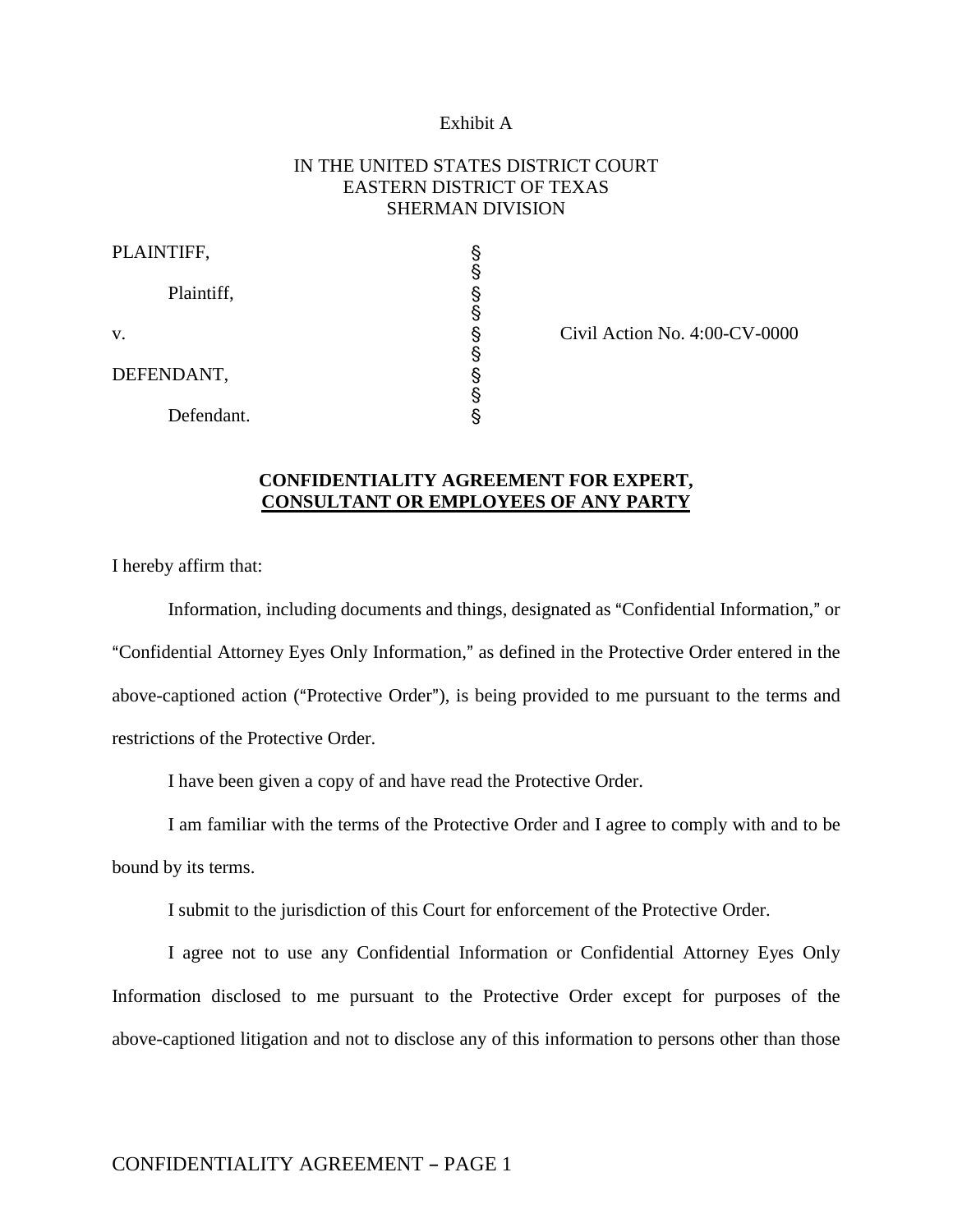specifically authorized by the Protective Order, without the express written consent of the party who designated the information as confidential or by order of the presiding judge.

I also agree to notify any stenographic, clerical or technical personnel who are required to assist me of the terms of this Protective Order and of its binding effect on them and me.

I understand that I am to retain all documents or materials designated as or containing Confidential Information or Confidential Attorney Eyes Only Information in a secure manner, and that all such documents and materials are to remain in my personal custody until the completion of my assigned duties in this matter, whereupon all such documents and materials, including all copies thereof, and any writings prepared by me containing any Confidential Information or Confidential Attorney Eyes Only Information are to be returned to counsel who provided me with such documents and materials.

 $\overline{\phantom{a}}$  ,  $\overline{\phantom{a}}$  ,  $\overline{\phantom{a}}$  ,  $\overline{\phantom{a}}$  ,  $\overline{\phantom{a}}$  ,  $\overline{\phantom{a}}$  ,  $\overline{\phantom{a}}$  ,  $\overline{\phantom{a}}$  ,  $\overline{\phantom{a}}$  ,  $\overline{\phantom{a}}$  ,  $\overline{\phantom{a}}$  ,  $\overline{\phantom{a}}$  ,  $\overline{\phantom{a}}$  ,  $\overline{\phantom{a}}$  ,  $\overline{\phantom{a}}$  ,  $\overline{\phantom{a}}$ 

 $\overline{\phantom{a}}$  ,  $\overline{\phantom{a}}$  ,  $\overline{\phantom{a}}$  ,  $\overline{\phantom{a}}$  ,  $\overline{\phantom{a}}$  ,  $\overline{\phantom{a}}$  ,  $\overline{\phantom{a}}$  ,  $\overline{\phantom{a}}$  ,  $\overline{\phantom{a}}$  ,  $\overline{\phantom{a}}$  ,  $\overline{\phantom{a}}$  ,  $\overline{\phantom{a}}$  ,  $\overline{\phantom{a}}$  ,  $\overline{\phantom{a}}$  ,  $\overline{\phantom{a}}$  ,  $\overline{\phantom{a}}$ 

Signed

Printed Name

\_\_\_\_\_\_\_\_\_\_\_\_\_\_\_\_\_\_\_\_\_\_\_\_\_\_\_\_\_\_\_\_\_

Date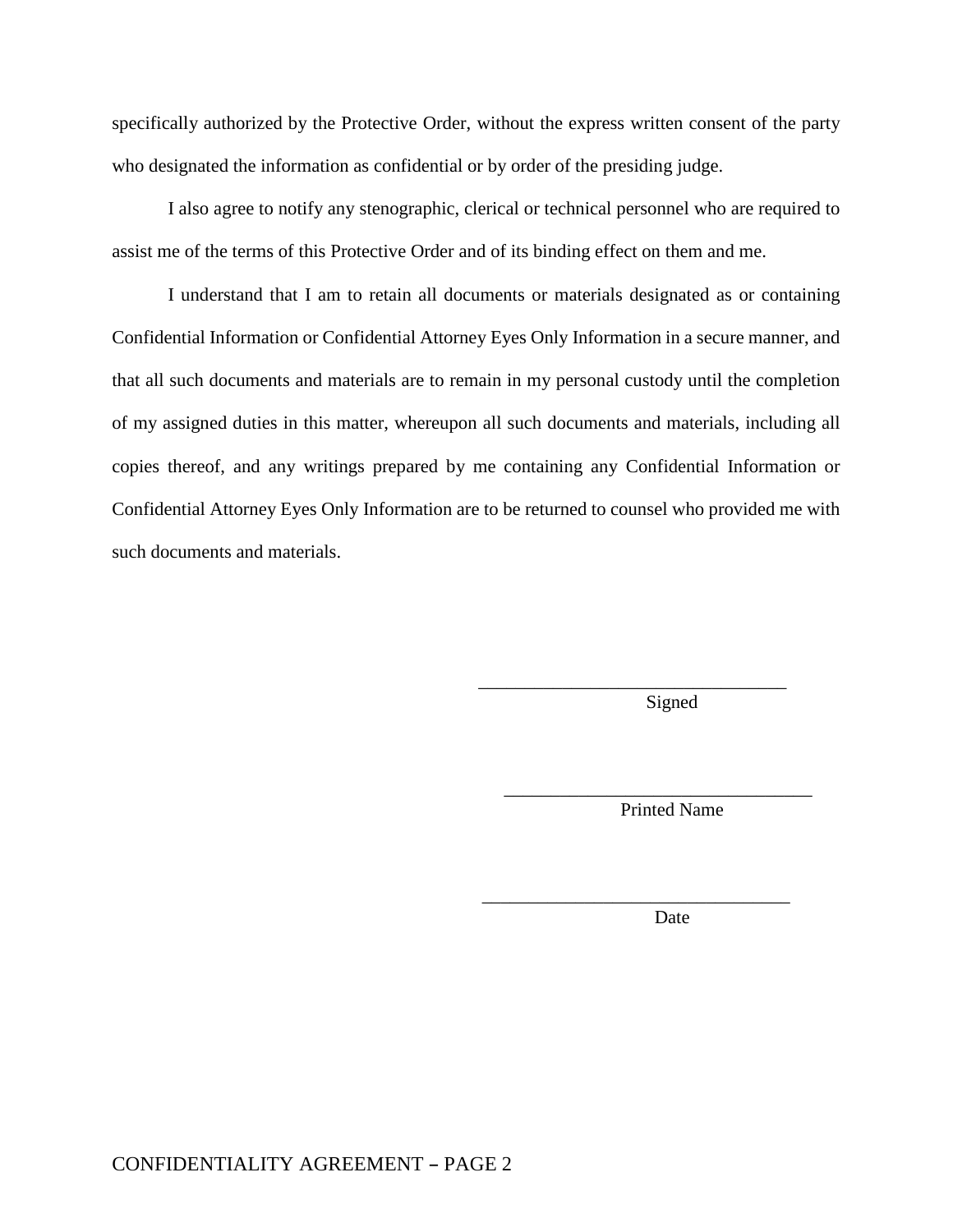## Exhibit B

# IN THE UNITED STATES DISTRICT COURT EASTERN DISTRICT OF TEXAS SHERMAN DIVISION

| PLAINTIFF, |   |
|------------|---|
| Plaintiff, | § |
| V.         | § |
| DEFENDANT, |   |
| Defendant. |   |

 $Civil$  Action No. 4:00- $CV-0000$ 

## **CONFIDENTIALITY AGREEMENT FOR THIRD-PARTY VENDORS**

I hereby affirm that:

Information, including documents and things, designated as "Confidential Information," or "Confidential Attorney Eyes Only Information," as defined in the Protective Order entered in the above-captioned action ("Protective Order"), is being provided to me pursuant to the terms and restrictions of the Protective Order.

I have been given a copy of and have read the Protective Order.

I am familiar with the terms of the Protective Order and I agree to comply with and to be bound by its terms.

I submit to the jurisdiction of this Court for enforcement of the Protective Order.

I agree not to use any Confidential Information or Confidential Attorney Eyes Only Information disclosed to me pursuant to the Protective Order except for purposes of the above-captioned litigation and not to disclose any of this information to persons other than those specifically authorized by the Protective Order, without the express written consent of the party who designated the information as confidential or by order of the presiding judge.